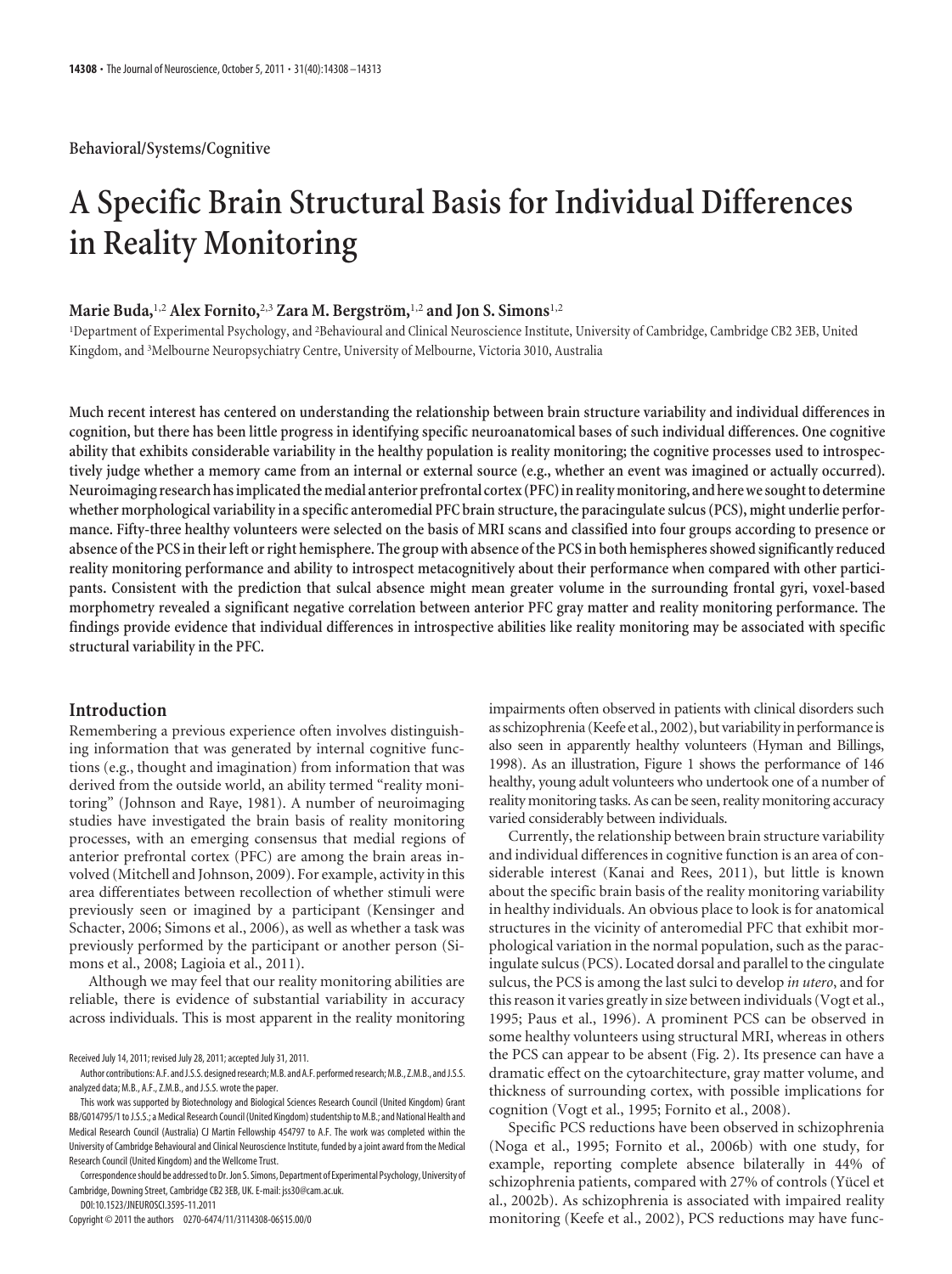

**Figure 1.** Performance of 146 healthy young adult volunteers who had undertaken one of a number of different reality monitoring tasks, illustrating the substantial individual differences in performance even in such a young, healthy sample. All tasks were two-alternative forcedchoice, so chance performance would be 0.5.

tional significance for discriminating internally generated from externally generated information. Here, we investigate whether PCS structural variability can be used to explain the individual differences in reality monitoring observed in healthy individuals by using both visual classification and data-driven, voxel-based morphometry (VBM) methods. On the basis of the schizophrenia findings described above, we predicted that PCS absence in both hemispheres would be reflected in relatively poorer reality monitoring performance.

#### **Materials and Methods**

*Participants.* Fifty-three participants (23 males, 30 females) were recruited from a pool of healthy volunteers who had received an MRI scan as part of ongoing research projects at the Medical Research Council Cognition and Brain Sciences Unit, Cambridge. Participants were selected for recruitment on the basis of structural MRI scan classification of the PCS identifying clear presence or absence in the left or right hemisphere. The mean age was 26.9 years (SD = 9.25 years), and participants had a mean of 16.8 years of education  $(SD = 2.65$  years). After a complete description of the study, written informed consent was obtained in a manner approved by the University of Cambridge Psychology Research Ethics Committee.

*Reality monitoring task.* The computer-based reality monitoring memory task was adapted from that used by Simons et al. (2006, 2008). The stimuli consisted of 160 well known word pairs (e.g., "Jekyll and Hyde," "Yin and Yang"). There were five blocks in total, each block containing a study and test phase. In the study phase, the first word to appear at the top of the screen was "SUBJECT" or "EXPERIMENTER," indicating who was to read out loud the word pair that would subsequently be presented in the center of the screen. After 500 ms, either a word pair (Jekyll and Hyde: perceive condition) or the first word in the word pair and a question mark (Jekyll and ?: imagine condition) were shown. In the perceive condition, the subject or the experimenter read the word pair aloud. In the imagine condition, the subject or experimenter imagined the word that completed the pair and vocalized the whole word pair. Stimuli assignments to subject/experimenter and perceive/imagine conditions were counterbalanced between subjects, and the trial order was pseudorandomized such that no more than three consecutive trials were of the same condition.

Immediately following each study phase, participants' reality monitoring ability was assessed in a test phase. To test participants' recollection of whether they themselves or another person had read each word pair aloud, the following cue was presented: "Did either you or the experimenter read this word pair aloud?" Participants were then shown the first word of the word pair (e.g., Jekyll) in the center of the display with a reminder instruction underneath, and were instructed to press "1" on the keyboard if they thought they had read the pair in the study phase, and "2" if they believed the experimenter had read it aloud. To test participants' ability to discriminate between perceived and imagined information, they were first shown the cue: "Was the accompanying word either perceived or imagined?" and were told to press "1" if they believed that the second word had been presented, or "2" if they thought that the accompanying word had been imagined. For each response, participants indicated how confident they were by holding down the response key as a confidence bar at the bottom of the screen increased in size. Participants had 4.5 s to start making their response. The type of recollection cued for each item and the ordering of test conditions were systematically counterbalanced between subjects.

*Classification of sulcal variability.* T1-weighted spoiled gradient echo structural MRI scans were obtained usinga3T Siemens Tim Trio system. The PCS classifications were undertaken based on a protocol devised by Yücel et al. (2001) using freely available software (http://surfer.nmr.mgh.harvard.edu). An individual's PCS was identified as "prominent" if there was a salient horizontal sulcus running dorsal and parallel to the cingulate sulcus for at least 40 mm, and was observable for at least three contiguous sagittal slices. A PCS was classified as "absent" if there was no indication of a PCS in the relevant slices (for examples, see Fig. 2). Each PCS was classified by two independent raters (M.B. and A.F.), with any disagreements resolved by discussion. Subjects with either a prominent or absent PCS in each hemisphere were selected for recruitment to the current study. This resulted in the following four PCS groupings: prominent in the left and right hemispheres (p-p;  $n = 16$ ); prominent leftabsent right (p-a;  $n = 11$ ); absent left-prominent right (a-p;  $n = 13$ ); and absent in both hemispheres (a-a;  $n = 13$ ). The groups did not differ significantly in terms of age ( $F_{(3,52)} = 1.42$ ,  $p = 0.25$ ), sex ( $F_{(3,52)} = 0.29$ ,  $p = 0.83$ ), or years of education ( $\overline{F_{(3,52)}} = 0.37$ ,  $\overline{p} = 0.78$ ). Participants were selected for inclusion without any knowledge of their cognitive profile, other than that there was no history of neurological or psychiatric disorder.

*VBM analysis.* For the VBM analysis, structural MRI scans for each participant were preprocessed in SPM5 (Wellcome Trust Centre for Neuroimaging, London, UK) using a procedure based on the optimized VBM protocol (Good et al., 2001). All images were manually reoriented and spatially normalized into Montreal Neurological Institute (MNI) stereotactic space (Cocosco et al., 1997) before being segmented into gray matter, white matter, and CSF components. The four PCS groups did not differ in total intracranial volume ( $F_{(3,52)} = 0.08$ ,  $p = 0.97$ ), or in volume of any of the segmented components (all *F* values <1). The segmented images were spatially smoothed with an 8 mm full-width half-maximum isotropic Gaussian kernel. Two a priori regions of interest were defined as 10 mm spheres centered on medial anterior PFC coordinates from the two previous fMRI studies that involved our reality monitoring task (Simons et al., 2006, 2008). Multiple regression was used to identify clusters in which gray matter density correlated with reality monitoring performance at a threshold of  $p < 0.05,$  small volume corrected (svc) for multiple comparisons within the regions of interest. Clusters outside the regions of interest were reported if they exceeded an uncorrected (unc) threshold of  $p < 0.001$ . Brain regions and Brodmann areas (BA) were estimated from the Talairach and Tournoux (1988) atlas, after coordinates had been transformed between atlas spaces.

## **Results**

Because our a priori prediction was that reduced reality monitoring would be seen in individuals with bilateral PCS absence, performance of participants in the a-a group was compared statistically with other participants using independent-samples *t* tests (Stuss et al., 2005). Effect sizes were computed using Cohen's *d* (Cohen, 1988). Reality monitoring accuracy is displayed in Figure 3, from which it can be seen that, as predicted, participants in the a-a group performed significantly worse overall than those in the other groups ( $t_{(52)} = 2.03$ ,  $p < 0.05$ ,  $d = 0.65$ ). Performance broken down by condition (Table 1) indicated that this effect was significant for recollection of self/experimenter status ( $t_{(52)} = 2.08$ ,  $p < 0.05$ ,  $d = 0.66$ ), but not for perceived/ imagined recollection ( $t_{(52)} = 1.56$ ,  $p = 0.125$ ,  $d = 0.5$ ), although there was no interaction ( $F_{(1,51)} = 0.11$ ,  $p = 0.75$ ). The reality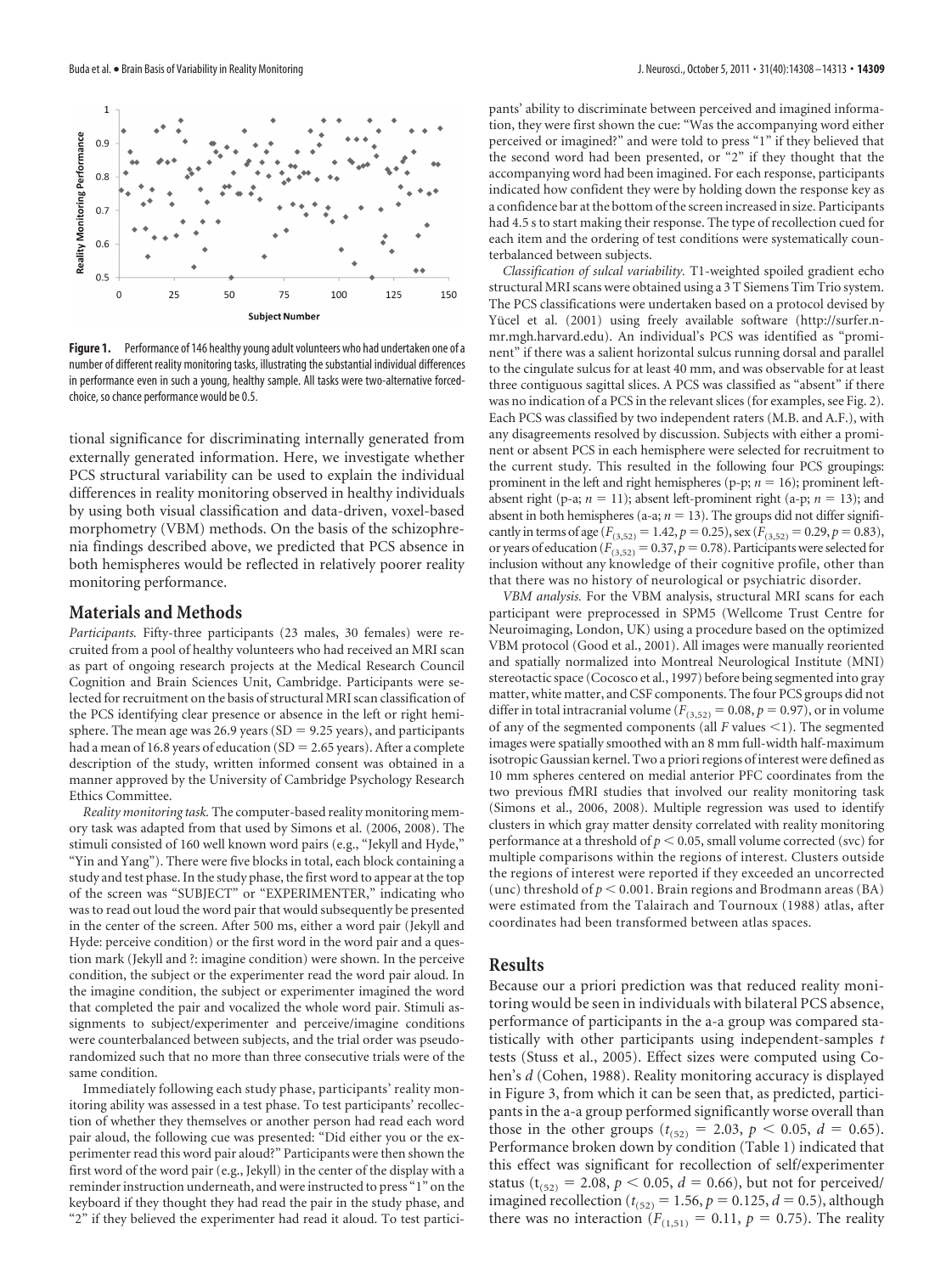monitoring accuracy reduction occurred despite no significant differences between the a-a group and other participants in reaction times, either across all trials or focusing just on correct responses (all  $t_{(52)}$ )  $\leq 1, d \leq 0.13$ ).

There was no between-group difference in trial-by-trial rated confidence, as indicated by participants' response duration measure. This suggests that those individuals in the a-a group may not have been aware of their significantly reduced reality monitoring ability. To confirm



Figure 2. Examples of prominent (left) and absent (right) PCS classifications. In the left panel, PCS is indicated by the red arrow.

this, a metacognitive awareness score was computed for each participant by calculating the difference in mean rated confidence for correct and incorrect trials as a proportion of each participant's overall rated confidence level. This procedure produced a score between  $-1$  and  $+1$ , with higher positive scores indicating a good correspondence between confidence and accuracy. Consistent with the idea that participants in the a-a group lacked introspective awareness of their reality monitoring deficit, their metacognition scores (mean  $= 0.18$ , SD  $= 0.14$ ) were significantly reduced compared with those in the other groups (p-p: mean = 0.23, SD = 0.1; p-a: mean = 0.33, SD = 0.14; a-p: mean = 0.26, SD = 0.14;  $t_{(52)} = 2.18$ ,  $p < 0.05$ ,  $d = 0.70$ ).

As unequal group sizes can lead to violations of assumptions of the general linear model and thus increase statistical error, the observed a-a group differences were also assessed using a betweensubjects Monte Carlo permutation test, which is more robust against group size differences (Mewhort et al., 2009). Participant scoreswere randomly permuted without replacement, and the mean difference between the smaller and larger groups was calculated. This procedure was repeated 100,000 times, producing a random distribution of differences against which to test the significance of the observed mean difference. The number of times the permuted mean differences exceeded the observed mean difference was computed, and this value was divided by the total number of permutation samples, giving confirmed probabilities of the observed reality monitoring and metacognition score differences of  $p < 0.05$  at a two-tailed level.

Although participants were selected for inclusion on the basis of their PCS classification, it is possible that the observed behavioral effects might be attributable at least as much to structural differences elsewhere in the brain. To address this issue, VBM was used to identify any brain areas in which gray matter correlated significantly with reality monitoring performance across participants. First, we examined whether VBM was sufficiently sensitive to elicit an effect in the vicinity of the PCS. Because the predicted between-group effect described above was a reduction in reality monitoring performance if the PCS was absent, we reasoned that less sulcus might equate to greater surrounding cortical gray matter (Fornito et al., 2006a) and that we would observe a negative correlation between gray matter and reality monitoring.

As displayed in Figure 4, VBM regression analysis did indeed reveal a significant negative relationship where greater gray matter in the anterior PFC region of interest was associated with lower performance on the self/experimenter reality monitoring task (*x* = 22, *y* = 58, *z* = 2; BA 10; *Z* = 3.43; *p* < 0.05<sub>svc</sub>). Outside the region of interest, the only other areas to exhibit significant negative correlations with reality monitoring performance at a lower threshold of  $p < 0.001_{\rm unc}$  were in the motor cortex. Positive correlations between gray matter and performance (at  $p <$ 



**Figure 3.** Reality monitoring performance of the four PCS groups.

**Table 1. Accuracy and reaction time (ms) data**

| Group | Accuracy   |            | <b>Reaction time</b> |            |  |
|-------|------------|------------|----------------------|------------|--|
|       | P/I        | S/E        | P/I                  | S/E        |  |
| p-p   | 0.77(0.15) | 0.87(0.07) | 1786 (240)           | 1505 (189) |  |
| p-a   | 0.78(0.15) | 0.89(0.05) | 1733 (317)           | 1558 (227) |  |
| a-p   | 0.78(0.09) | 0.86(0.05) | 1974 (243)           | 1648 (228) |  |
| a-a   | 0.71(0.17) | 0.82(0.14) | 1867 (261)           | 1583 (270) |  |

Data are given as mean (SD). P/I, Perceived/imagined; S/E, self/experimenter.

 $0.001<sub>unc</sub>$ ) were observed in areas including right parahippocampal cortex, the dorsal striatum, and precuneus (Table 2).

## **Discussion**

The principal finding of the present experiment was that there may be a distinct neuroanatomical basis for the individual differences in reality monitoring ability typically seen in the healthy population. Volunteers in the a-a group, whose structural MRI scans indicated an absence bilaterally of the PCS, a tertiary sulcus in the medial anterior PFC, demonstrated significantly reduced reality monitoring ability compared with other participants. Moreover, the individuals in the a-a group appeared to lack introspective awareness of their reality monitoring deficit, scoring significantly lower in their metacognitive ability to discriminate correct from incorrect reality monitoring decisions, compared with those in the other PCS groups. Consistent with the prediction that PCS absence might mean greater volume in the surrounding frontal gyri, a data-driven, whole-brain analysis using VBM revealed significantly greater anterior PFC gray matter in individuals who performed poorly on the reality monitoring task. It is important to note that all participants in this experiment were healthy adult volunteers with typical educational backgrounds and no reported history of cognitive dysfunction due to neurological or psychiatric disorder. In this context, the observed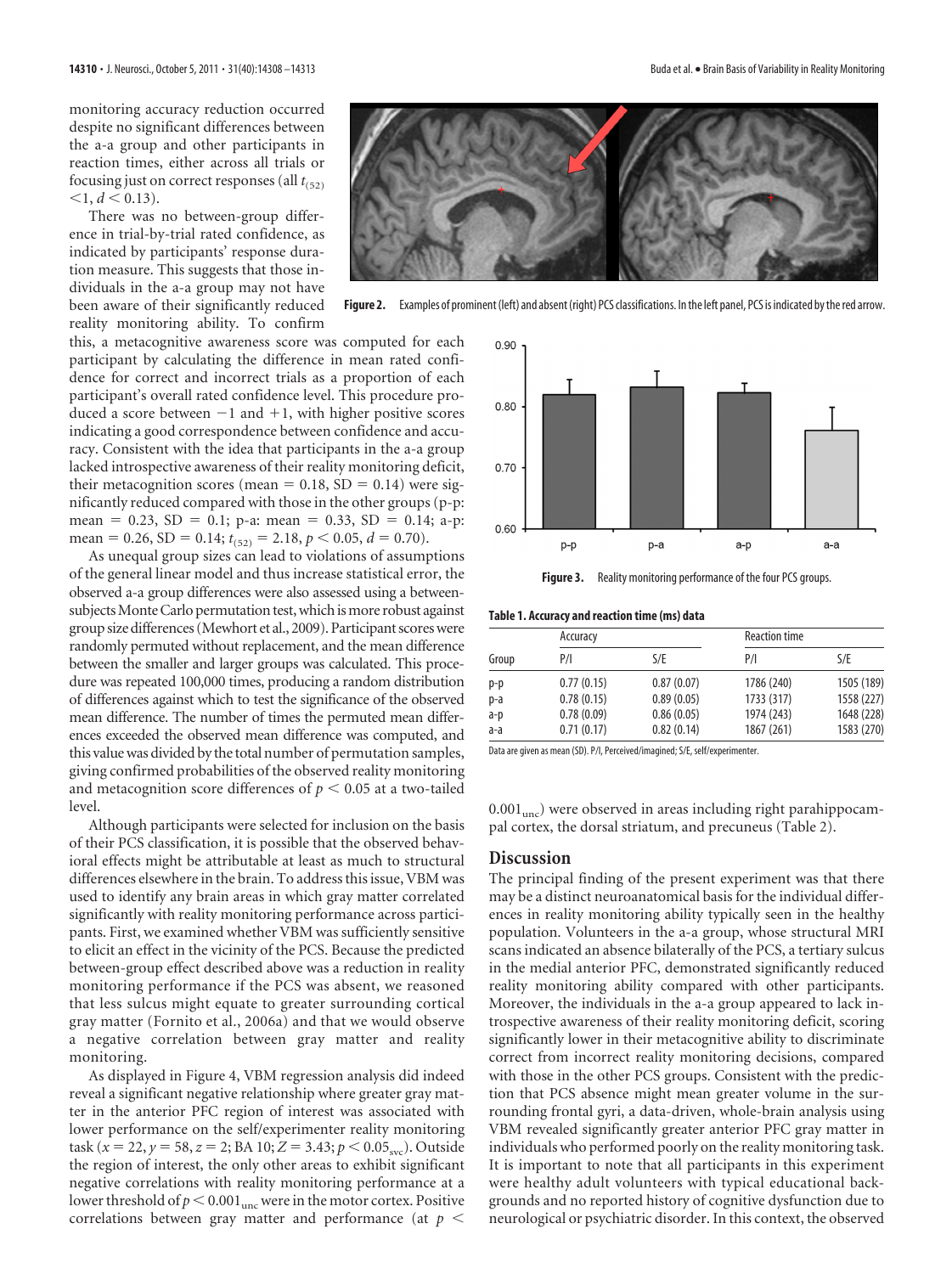

**Figure 4.** VBM analysis illustrating a significant correlation between greater anterior PFC gray matter and lower reality monitoring performance.

**Table 2. Regions exhibiting significant correlations between gray matter volume and reality monitoring performance**

|                                     | Coordinates |       |               |     |  |
|-------------------------------------|-------------|-------|---------------|-----|--|
| <b>Brain region</b>                 | X           | у     | Z             |     |  |
| Negative correlations               |             |       |               |     |  |
| Right anterior PFC (BA 10)          | 22          | 58    | $\mathfrak z$ | 3.4 |  |
| Right motor cortex (BA 6)           | 26          | 8     | 64            | 3.6 |  |
| Right motor cortex (BA 6)           | 32          | -6    | 64            | 3.7 |  |
| <b>Positive correlations</b>        |             |       |               |     |  |
| Left ventrolateral PFC (BA 44)      | $-42$       | 16    | 12            | 3.6 |  |
| Right putamen (BA 24)               | 28          | 14    | 0             | 3.7 |  |
| Left putamen (BA 24)                | $-24$       | 10    | 8             | 3.6 |  |
| Right parahippocampal gyrus (BA 36) | 28          | $-44$ | -8            | 3.6 |  |
| Right temporal cortex (BA 39)       | 54          | $-68$ | 12            | 3.4 |  |
| Right occipital cortex (BA 18)      | 12          | $-76$ | $-20$         | 4.2 |  |
| Right precuneus (BA 7)              | 14          | $-78$ | 46            | 3.5 |  |

Coordinates are in MNI atlas space (Cocosco et al., 1997).

differences in performance and structural brain volume exhibited by the a-a group are particularly striking.

The identification of a neuroanatomical basis for reality monitoring in medial anterior PFC is consistent with much recent functional neuroimaging evidence. Activity in this area is differentially modulated when contrasting recollection of which encoding task was previously undertaken with stimuli against remembering where on the screen (Simons et al., 2005b; Gilbert et al., 2010) or when in time (Simons et al., 2005a) the stimuli were presented, or remembering their size on the screen (Dobbins and Wagner, 2005). Focusing more closely on the kinds of reality monitoring tasks used in the present experiment, the same PFC region is involved in remembering whether verbal phrases were previously presented in full on the screen (e.g., "bacon and eggs"), or whether a word was missing that participants had to imagine (e.g., "bacon and ?") to complete the phrase (Simons et al., 2006; Vinogradov et al., 2006; Turner et al., 2008). Likewise, activity in this area is seen when the task is to differentiate whether oneself or the experimenter previously read a word pair aloud (Simons et al., 2008; Lagioia et al., 2011).

In addition to exhibiting a reality monitoring deficit, individuals in the a-a group were significantly impaired in their metamemory, the introspective ability to make judgments about their memory accuracy. Thus, their rated confidence in correct versus incorrect reality monitoring decisions was considerably less distinct than in the other participants. A number of previous neuroimaging studies have linked metamemory processes with regions of medial anterior PFC. For example, Schnyer et al. (2005) used an episodic feeling-of-knowing (FOK) paradigm to elicit predictions from participants about their likelihood of successfully retrieving sought-after information. Activity in this area was observed during accurate retrieval predictions, regardless of actual retrieval success. Maril et al. (2005) compared FOK judgments with another intermediate retrieval state, tip-of-thetongue, finding activity in a similar region that was sensitive to that kind of metacognitive judgment. Similarly, Chua et al. (2009) showed that the role for medial anterior PFC in metamemory generalized to making subjective confidence judgments about one's memory. Together, these findings are consistent with the proposal that the region plays a role in the introspective evaluation of stored memory contents (Moscovitch and Winocur, 2002).

Considering medial anterior PFC structures more closely, the present findings indicate that the PCS may have a specific deterministic role in supporting reality monitoring ability. Even though this is the first study to associate the PCS with reality monitoring, such a link is consistent with a number of converging lines of previous research. First, the medial PFC as a whole, and the region surrounding the paracingulate cortex in particular, exhibits considerable interindividual variability in sulcal and gyral anatomy. The PCS, which, when present, forms the superior and dorsal border to the paracingulate gyrus, is evident in 30 – 60% of the normal population, most frequently in the left hemisphere (Paus et al., 1996). Functional consequences of this variability have been observed in performance on tests of executive function and cognitive control, such as spatial working memory and verbal fluency (Fornito et al., 2004). Second, PCS reductions have been reported in schizophrenia (Noga et al., 1995; Yücel et al., 2002b; Fornito et al., 2006b), a disorder in which patients often exhibit impaired reality monitoring (Keefe et al., 2002). Functional imaging studies of schizophrenia have associated the reality monitoring deficit seen in the disorder with reduced activity in the medial anterior PFC (Vinogradov et al., 2008). The specific relationship between PCS reductions in schizophrenia and reality monitoring impairment has yet to be investigated, although previous research has linked PCS variability in the disorder with performance variations on working memory tasks (Fornito et al., 2006b).

The observed association between PCS variability and reality monitoring suggests that such structural variability may directly influence the functional capacity of the medial PFC, which is consistent with evidence that PCS cortical folding variations can affect local activation patterns (Crosson et al., 1999; Yücel et al., 2002a; Amiez et al., 2006). The correlation between anterior PFC gray matter and reality monitoring performance in our data suggests that this influence is mediated through the effects of PCS variability on the morphometry (e.g., gray matter volume, thickness, surface area) of surrounding cortex, consistent with past work demonstrating that the morphometric consequences of such variations are directly correlated with cognitive abilities (Fornito et al., 2008). Such changes may reflect alterations in neuronal or synaptic density, or differences in the degree of intraregional versus interregional connectivity, given that cortical folds are thought to emerge as a product of gradients in the tension of axons linking proximal and distal areas (Van Essen, 1997). The precise relationship between variations in cortical folding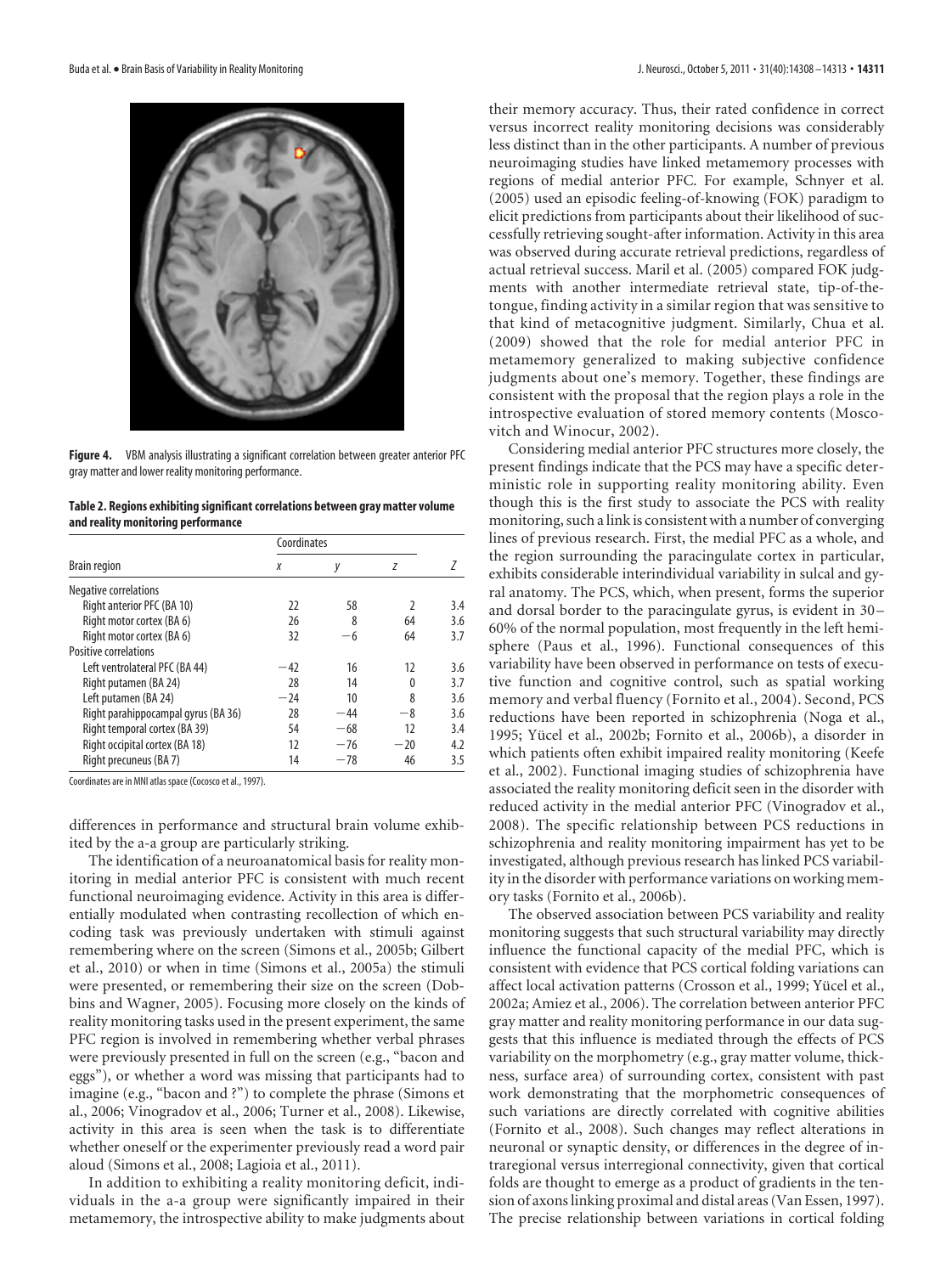and connectional anatomy are unclear, but it could be further explored using diffusion-based imaging.

This is the first study we are aware of that has investigated the structural basis of individual differences in reality monitoring in healthy individuals. However, a recent study used VBM to examine gray matter differences underlying performance variability in a nonmemory task that might require the kind of metacognitive awareness needed for reality monitoring. Fleming et al. (2010) asked participants to perform a simple perceptual decision task and rate their confidence in each decision that they made. Participants' ability to accurately link their confidence with their successful performance on the task was found to correlate positively with gray matter volume in anterior PFC. Consistent with this anatomical characterization, VBM analysis in the present experiment identified a closely located region of anterior PFC in which gray matter correlated significantly with lower realitymonitoring performance.

The negative correlation observed in the present data fits with the finding of the PCS analysis that sulcal absence, and thus, perhaps, greater volume of the surrounding gray matter (Fornito et al., 2006a), was associated with reality monitoring impairment. Similar negative relationships between regional brain volume and performance have been reported in a number of previous studies (Hyde et al., 2007; Dumontheil et al., 2010; Kanai et al., 2011), including one that linked the ability to manipulate selfgenerated thoughts in adolescence with reduced anterior PFC gray matter density (Dumontheil et al., 2010). It should be noted, however, that participants in the present study were specifically selected because MRI scans indicated particularly clear PCS presence or absence; it remains to be seen whether a similar negative correlation is observed in a random sample of the normal population. The VBM analysis in the present experiment also identified positive correlations between gray matter and performance in regions that included right parahippocampal cortex, the dorsal striatum, and precuneus, all areas known for their roles in learning and memory (Poldrack and Packard, 2003; Cavanna and Trimble, 2006). The present findings suggest that future VBM studies, and, for that matter, functional neuroimaging studies, should take account of whether their results could be influenced by structural morphological variations that may be present in participants.

In conclusion, the present study builds on previous work that has linked brain structure variability with individual differences in cognition, providing evidence that the variability in introspective abilities like reality monitoring typically seen in the healthy population may have a specific structural basis in the PCS. Because the defining morphological characteristics of the PCS are primarily determined *in utero* (Chi et al., 1977; Armstrong et al., 1995), one speculation is that the observed differences reflect a constraint imposed by early neurodevelopmental processes on the subsequent emergence of reality monitoring. As with all correlational data, it is not possible to establish a causal direction from the present findings, but it can be surmised with some certainty that individual differences in reality monitoring appear to have a specific structural basis in medial anterior PFC.

#### **References**

- Amiez C, Kostopoulos P, Champod AS, Petrides M (2006) Local morphology predicts functional organization of the dorsal premotor region in the human brain. J Neurosci 26:2724 –2731.
- Armstrong E, Schleicher A, Omran H, Curtis M, Zilles K (1995) The ontogeny of human gyrification. Cereb Cortex 5:56 –63.
- Cavanna AE, Trimble MR (2006) The precuneus: a review of its functional anatomy and behavioural correlates. Brain 129:564 –583.
- Chi JG, Dooling EC, Gilles FH (1977) Gyral development of the human brain. Ann Neurol 1:86 –93.
- Chua EF, Schacter DL, Sperling RA (2009) Neural correlates of metamemory: a comparison offeeling-of-knowing and retrospective confidence judgments. J Cogn Neurosci 21:1751–1765.
- Cocosco CA, Kollokian V, Kwan RKS, Evans AC (1997) Brainweb: online interface to a 3D MRI simulated brain database. Neuroimage 5:425.
- Cohen J (1988) Statistical power analysis for the behavioral sciences, Ed 2. Hillsdale, NJ: LEA.
- Crosson B, Sadek JR, Bobholz JA, Gökçay D, Mohr CM, Leonard CM, Maron L, Auerbach EJ, Browd SR, Freeman AJ, Briggs RW (1999) Activity in the paracingulate and cingulate sulci during word generation: an fMRI study of functional anatomy. Cereb Cortex 9:307–316.
- Dobbins IG, Wagner AD (2005) Domain-general and domain-sensitive prefrontal mechanisms for recollecting events and detecting novelty. Cereb Cortex 15:1768 –1778.
- Dumontheil I, Hassan B, Gilbert SJ, Blakemore SJ (2010) Development of the selection and manipulation of self-generated thoughts in adolescence. J Neurosci 30:7664 –7671.
- Fleming SM, Weil RS, Nagy Z, Dolan RJ, Rees G (2010) Relating introspective accuracy to individual differences in brain structure. Science 329:1541–1543.
- Fornito A, Yücel M, Wood S, Stuart GW, Buchanan JA, Proffitt T, Anderson V, Velakoulis D, Pantelis C (2004) Individual differences in anterior cingulate/paracingulate morphology are related to executive functions in healthy males. Cereb Cortex 14:424-431.
- Fornito A, Whittle S, Wood SJ, Velakoulis D, Pantelis C, Yücel M (2006a) The influence of sulcal variability on morphometry of the human anterior cingulate and paracingulate cortex. Neuroimage 33:843–854.
- Fornito A, Yücel M, Wood SJ, Proffitt T, McGorry PD, Velakoulis D, Pantelis C (2006b) Morphology of the paracingulate sulcus and executive cognition in schizophrenia. Schizophr Res 88:192–197.
- Fornito A, Wood SJ, Whittle S, Fuller J, Adamson C, Saling MM, Velakoulis D, Pantelis C, Yücel M (2008) Variability of the paracingulate sulcus and morphometry of the medial frontal cortex: associations with cortical thickness, surface area, volume, and sulcal depth. Hum Brain Mapp 29:222–236.
- Gilbert SJ, Henson RN, Simons JS (2010) The scale of functional specialization within human prefrontal cortex. J Neurosci 30:1233–1237.
- Good CD, Johnsrude IS, Ashburner J, Henson RN, Friston KJ, Frackowiak RS (2001) A voxel-based morphometric study of ageing in 465 normal adult human brains. Neuroimage 14:21–36.
- Hyde KL, Lerch JP, Zatorre RJ, Griffiths TD, Evans AC, Peretz I (2007) Cortical thickness in congenital amusia: when less is better than more. J Neurosci 27:13028 –13032.
- Hyman IE Jr, Billings FJ (1998) Individual differences and the creation of false childhood memories. Memory 6:1–20.
- Johnson MK, Raye CL (1981) Reality monitoring. Psychol Rev 88:67–85.
- Kanai R, Dong MY, Bahrami B, Rees G (2011) Distractibility in daily life is reflected in the structure and function of human parietal cortex. J Neurosci 31:6620 –6626.
- Kanai R, Rees G (2011) The structural basis of inter-individual differences in human behaviour and cognition. Nat Rev Neurosci 12:231–242.
- Keefe RS, Arnold MC, Bayen UJ, McEvoy JP, Wilson WH (2002) Sourcemonitoring deficits for self-generated stimuli in schizophrenia: multinomial modeling of data from three sources. Schizophr Res 57:51–67.
- Kensinger EA, Schacter DL (2006) Neural processes underlying memory attribution on a reality-monitoring task. Cereb Cortex 16:1126 –1133.
- Lagioia A, Eliez S, Schneider M, Simons JS, Van der Linden M, Debbané M (2011) Neural correlates of reality monitoring during adolescence. Neuroimage 55:1393–1400.
- Maril A, Simons JS, Weaver JJ, Schacter DL (2005) Graded recall success: an event-related fMRI comparison of tip of the tongue and feeling of knowing. Neuroimage 24:1130 –1138.
- Mewhort DJ, Kelly M, Johns BT (2009) Randomization tests and the unequal-N/unequal-variance problem. Behav Res Methods 41:664 –667.
- Mitchell KJ, Johnson MK (2009) Source monitoring 15 years later: what have we learned from fMRI about the neural mechanisms of source memory? Psychol Bull 135:638 –677.
- Moscovitch M, Winocur G (2002) The frontal cortex and working with memory. In: Principles of frontal lobe function (Stuss DT, Knight RT, eds), pp 188 –209. New York: Oxford UP.